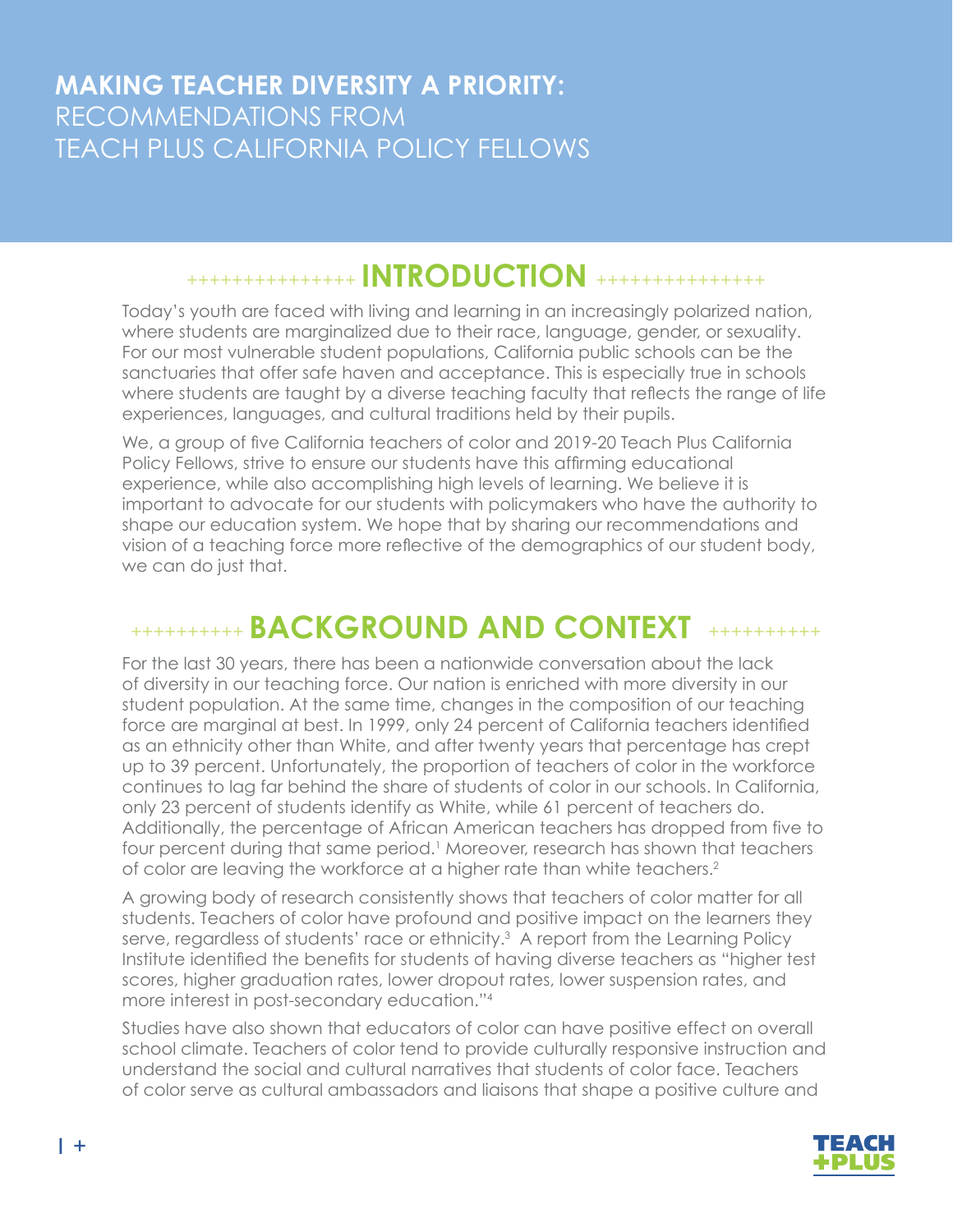climate for students of color and they tend to view students of color positively, with a comprehensive eye toward the whole child.<sup>5</sup>

## +++++++++++++ **POLICY CONTEXT** +++++++++++++

We have been encouraged to see more state leaders recognize this robust body of research and discuss the need to diversify the teaching force. Superintendent Thurmond has publicly named teacher diversity as a goal: "The data shows when kids see a teacher who looks like them it makes a huge difference."<sup>6</sup> To this end, state and local policymakers should prioritize a teaching force that is representative of California's student population. And yet, upon review of the Education Code, it is clear that California state law includes very few references to fostering teacher diversity.

California has enacted a number of policies intended to reduce barriers to entry into the teaching force, specifically to address overall teacher shortages in key disciplines and regions. Some of these investments have included:

- **+** \$20 million for the California Classified School Employee Teacher Credentialing Program (Enacted 2016)
- **+** \$10 million for the Integrated Teacher Preparation Program (Enacted 2016)
- **+** \$75 million for Teacher Residency Grant Program (Enacted 2018)
- **+** \$50 million for Local Solutions Grant Program (Enacted 2018)
- **+** \$89.8 Million for the Golden State Teacher Grant Program (GSTG) (Enacted 2019)

Many of the strategies reflected in these laws have been cited as promising practices for bringing more teachers of color into the workforce.<sup>7</sup> However, in none of these cases was increasing the number of teachers of color named as an explicit goal or a measure of success of the program. If state leaders are serious about creating a more representative teaching force, there are steps they can take to establish the foundation to make that priority a reality.

## +++++++++++ **RECOMMENDATIONS** +++++++++++

#### **Recommendation 1: Make the goal of diversifying the California teaching force explicit with clear improvement expectations for leaders at all levels.**

Setting expectations for equitable access to a diverse teacher workforce must include clear numeric goals for increasing recruitment and retention of teachers of color, timelines for reaching those goals, and intermediate targets that allow the state — and the public — to monitor progress.

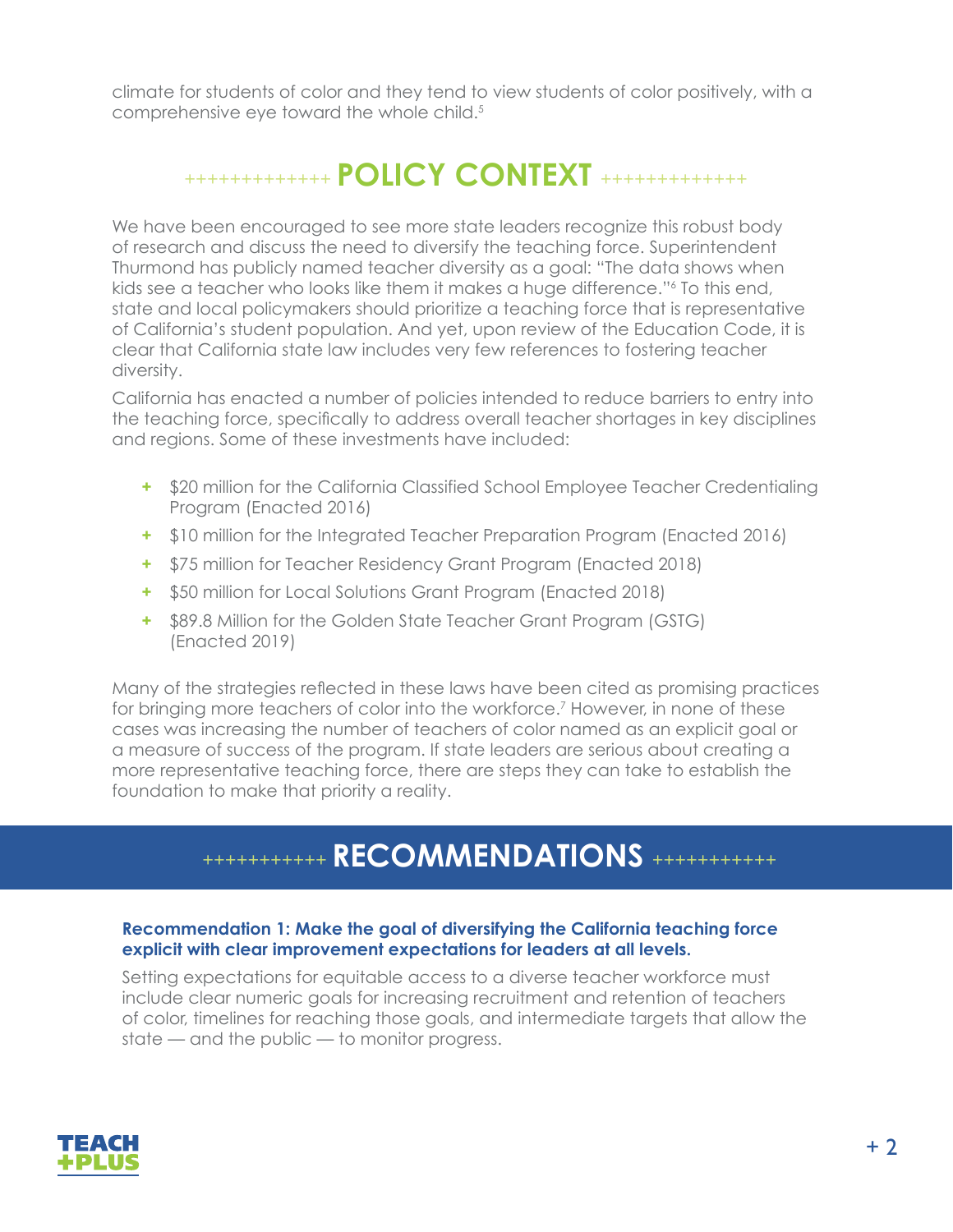There are several levels at which California can focus on teacher diversity. For any investments that seek to address the teacher pipeline or teacher shortages, there should be an explicit expectation that those investments are intended to recruit more teachers of color than existing pipelines have traditionally produced in California. Moreover, the state can direct local leaders to make recruiting and retaining teachers of color a priority by providing explicit guidance for Local Education Agencies (LEAs) to set goals in their Local Control and Accountability Plans (LCAPs) for diversifying the teaching force.

Finally, the state can make it clear that educator preparation programs should make diversifying the educator pool a priority. As part of its accreditation Common Standards, the California Commission on Teacher Credentialing (CTC) states that each education preparation program "purposefully recruits and admits candidates to diversify the educator pool in California and provides the support, advice, and assistance to promote their successful entry and retention in the profession." While having the standard is important to send a signal to the preparation programs, there are no clear metrics by which that standard is assessed. Instead of just a document review with a report of met or not met, the CTC should direct preparation programs to set clear measurable goals, in order for the CTC and the public to more effectively monitor progress.

#### **Recommendation 2 - Provide more meaningful information about teacher preparation and pathways to allow more effective examination of how practices and policies are addressing state, local, and student needs.**

Because data regarding teacher preparation, employment, and recruitment is scattered among various educator preparation programs, the CTC, the California Department of Education, and LEAs, it is difficult to understand the changes in and impact of our teacher preparation pathways. Such data needs to be organized, analyzed, and routinely reported on in clear, transparent language. If we want to respond to the needs of students and districts, we need clearer information on the current trends in recruitment and retention centrally located and disaggregated by teacher race/ethnicity.

As the state has invested hundreds of millions of dollars in addressing teacher shortages using strategies that should also help with diversifying the teaching force, state leaders should request more robust and frequent assessments of these investments with clear questions regarding the impact on demographics of the candidate pool. The statutory language usually includes a version of, 'The commission shall conduct an evaluation of .... to determine the effectiveness of these programs." There should be a much more comprehensive assessment on the impact of these programs to address the identified shortages and gaps in our teaching force, individually and in relation to one another, so policymakers (and candidates) can make informed decisions.

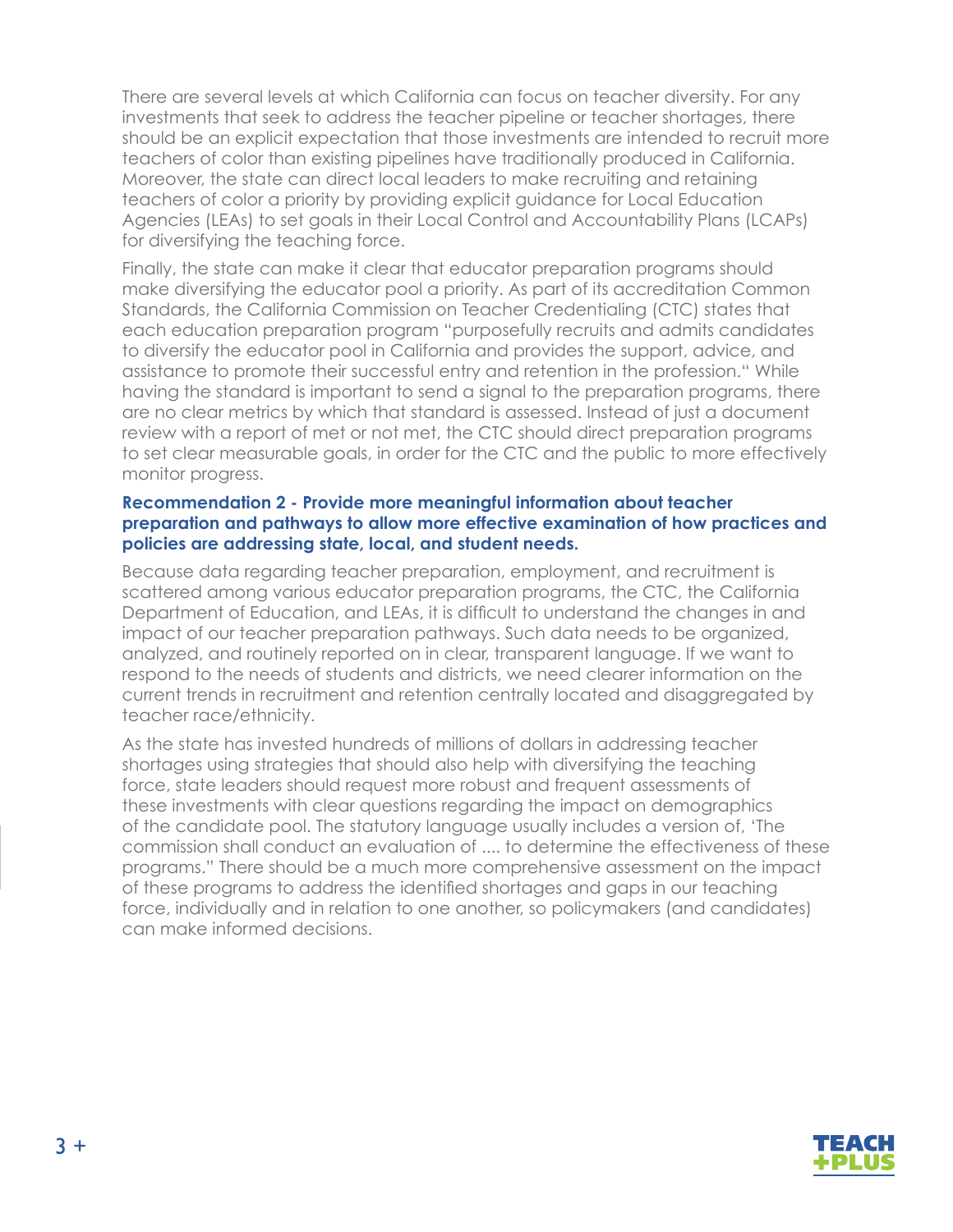### +++++++++++++++ **CONCLUSION** +++++++++++++++

As Teach Plus Policy Fellows, we recognize that California's economic and social prosperity is directly linked to our racial and ethnic diversity. We must be unwavering in our push for greater diversity among public school teachers to best serve our students. This belief is upheld by a growing body of research that suggests all students, but particularly those of color, are served best by a teaching faculty that includes highly-trained educators of color providing rigorous, culturally responsive, and linguistically appropriate instruction. We must be clear in our goals and relentless in advocating for an education system that actively recruits, retains, and prepares ethnic and cultural minorities to enter the California teaching field, supports their retention in the teaching profession, and assesses and reports on our progress in doing so. Only then can our policymakers ensure that California is cultivating the unique economic, social, linguistic and cultural potential that our students hold.